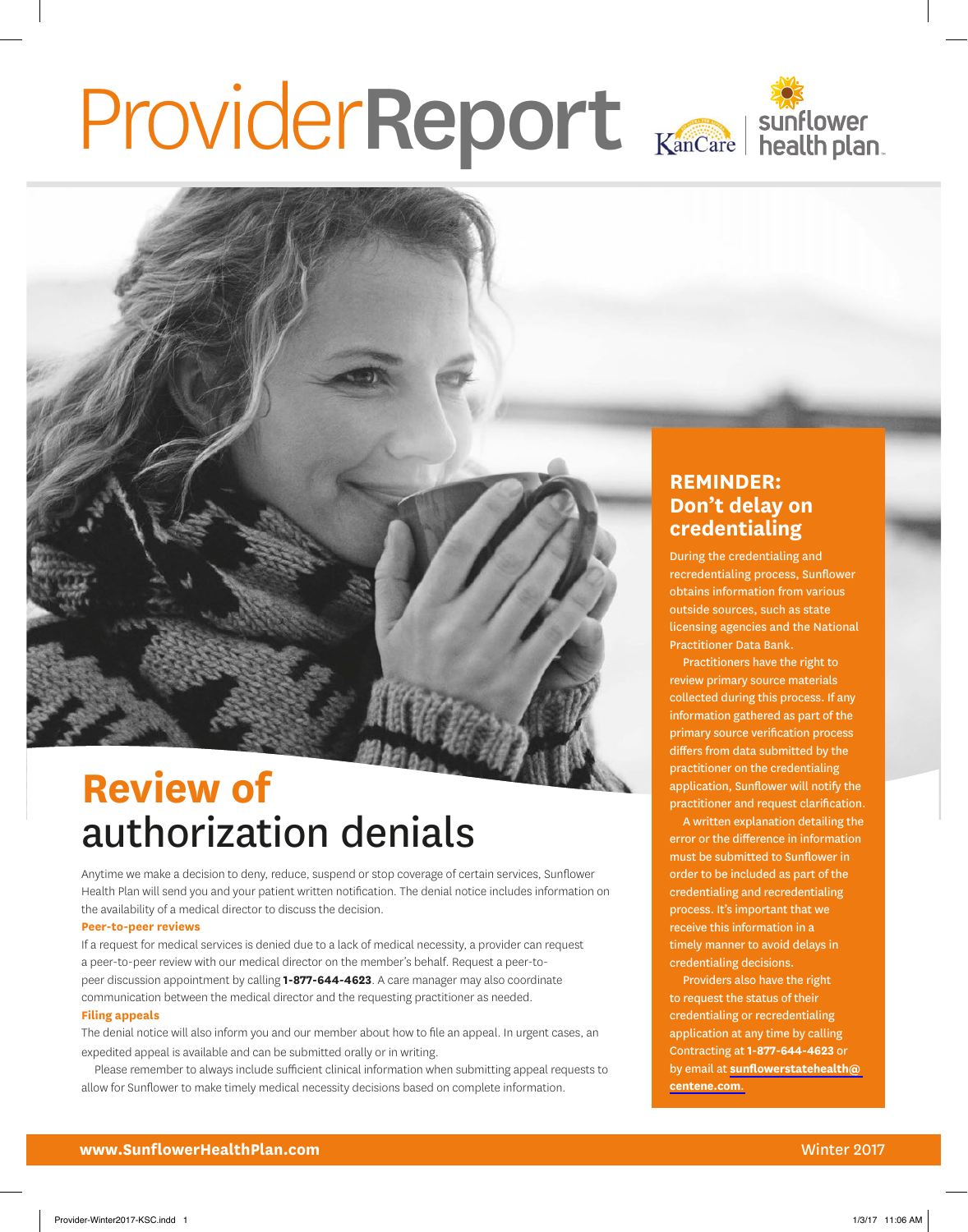## Advance directives: **The conversation can start with you**

Advance directives can be a sensitive topic to bring up with your patients, but it's vital they understand their rights to execute these important documents. Sunflower Health Plan wants to make sure our members are getting the guidance and information they need, regardless of their current health status. We encourage you to explain this process to your patients and to show them how to file the right forms.

Patients should give one copy of the executed advance directive to the person(s) designated to be involved in their care decisions and send one copy to your office for filing with their medical records.

Providers are required to document provision of information and note whether patients have an advance directive in their permanent medical records.

**Inform your patients:** The National Hospice and Palliative Care Organization has compiled key information about advance directives in a question-and-answer format: **[www.caringinfo.org/](http://www.caringinfo.org/files/public/brochures/Understanding_Advance_Directives.pdf) [files/public/brochures/Understanding\\_Advance\\_Directives.pdf](http://www.caringinfo.org/files/public/brochures/Understanding_Advance_Directives.pdf)**. Patients can find statespecific advance directives here: **[www.caringinfo.org/i4a/pages/index.cfm?pageid=3289](http://www.caringinfo.org/i4a/pages/index.cfm?pageid=3289)**.

# What our **members are saying**

**The Consumer Assessment of Healthcare Providers and Systems** (CAHPS®) surveys ask consumers and patients to report on and evaluate their experiences with healthcare. Survey results are submitted to the National Committee for Quality Assurance to meet accreditation requirements. These surveys are completed annually and reflect how our members feel about the care they receive from our providers, as well as the service they receive from the health plan. Sunflower will be using the results to guide our improvement efforts.

We also want to share the results with you, since you and your staff are vital components of our members' satisfaction.

Here are some key findings from the survey. Areas where we scored well on our adult survey include:

- 0 Customer service, also noted on child survey as strength
- **Getting needed care**
- How well doctors communicate
- **Coordination of care**

Based on the feedback we received, some of the areas we have identified as opportunities to improve member experience are:

- Coordination of care on child survey
- How well doctors communicate on child survey
- Health promotion and education for both adult and child
- 0 Shared decision-making for both adult and child
	- 0 Getting needed care on child survey

## **Let us know your plans**

Our goal is to provide seamless care for our members. To support this goal, it's important that we know if you're planning to move, change phone numbers or leave the network.

To ensure that your contact information and status are up to date, visit our secure provider portal at **[www.SunflowerHealthPlan.com](http://www.sunflowerhealthplan.com)** or call **1-877-644-4623**. Please let us know at least 30 days before you expect a change to your information.

At Sunflower, we take our members' concerns seriously and will work with you to improve their satisfaction in the future. Sunflower has other resources available on the plan website for CAHPS tips and reminders. We have an Office Visit Checklist members can use to prepare for their physician appointments by writing down their medications, health concerns, questions and appointment details.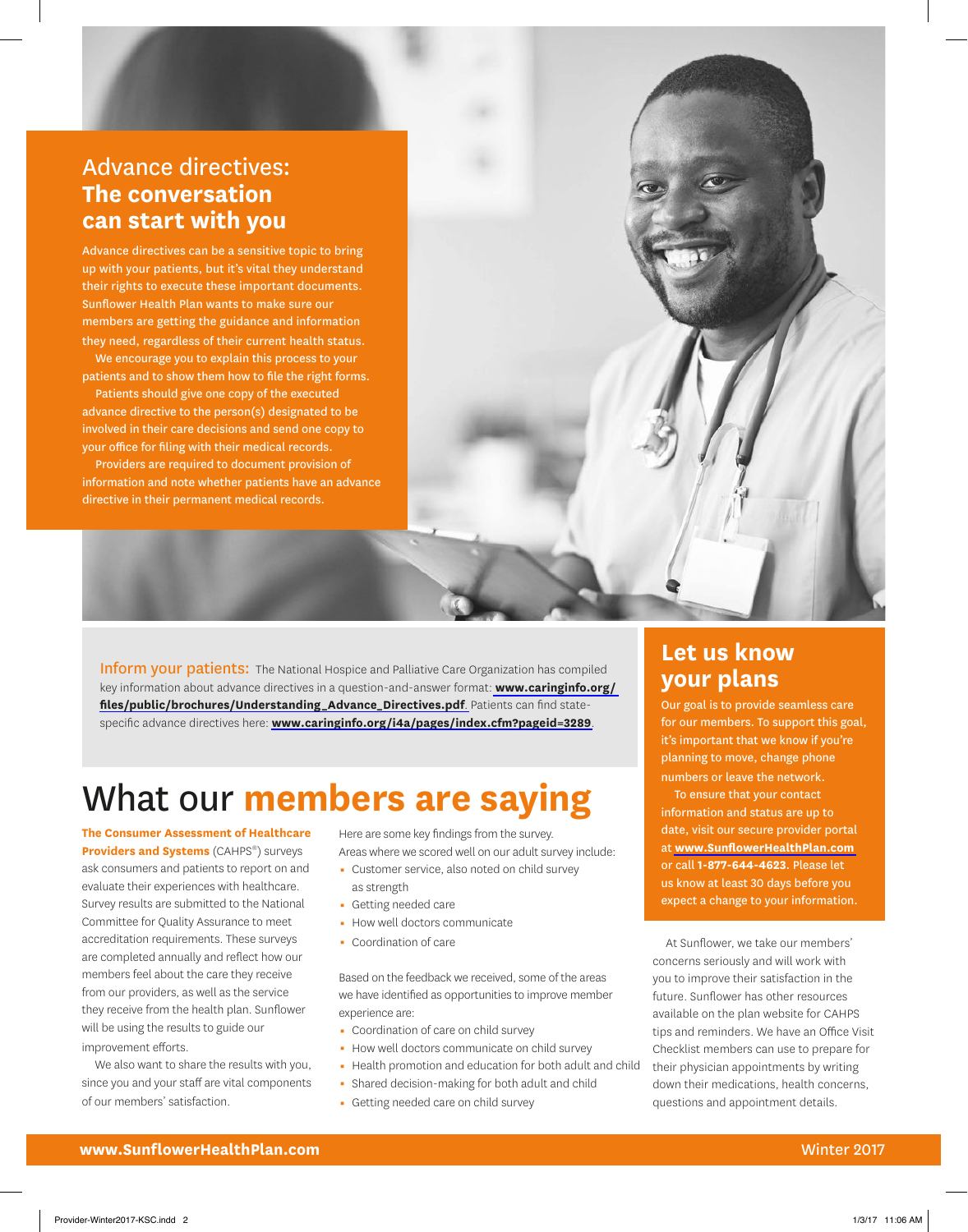# Why **HEDIS matters**

HEDIS, the Healthcare Effectiveness Data and Information Set, is a list of standardized performance measures updated and published annually by the National Committee for Quality Assurance (NCQA). HEDIS is a tool used by most of America's health plans to measure performance on important aspects of care and service.

HEDIS is designed to provide purchasers and consumers with the information they need to reliably compare healthcare plans. Final HEDIS rates are typically reported to NCQA and state agencies once a year.

Through HEDIS, NCQA holds Sunflower Health Plan accountable for the timeliness and quality of healthcare services (acute, preventive, mental health, etc.) delivered to its diverse membership. Sunflower also reviews HEDIS rates on an ongoing basis and continually looks for ways to improve those rates. It's an important part of our commitment to providing access to high-quality and appropriate care to our members.

Please consider the HEDIS topics covered in this issue: diabetes, medication management in the elderly, high blood pressure and cardiovascular disease. Also, review Sunflower's clinical practice guidelines at **<https://provider.sunflowerstatehealth.com>** and encourage your Sunflower members to contact us for help managing their medical conditions.

Sunflower care management staff members are available to assist with patients who have difficulty managing their conditions, challenges adhering to prescribed medications or have difficulty filling their prescriptions. If you have a member you think could benefit from our care management program, please contact Customer Service at **1-877-644-4623** and ask for care management.

## **HEDIS FOR DIABETES CARE**

The HEDIS measure for comprehensive diabetes care is directed to adult patients ages 18 to 75 who have type I or type II diabetes.

- **HbA1c testing**—Completed at least annually. Both CPT codes 83036 and 83037 can be submitted when this test is completed.
- 0 **HbA1c levels**—Completed at least annually. CPT II codes 3044F, 3045F or 3046F can be used to indicate result.
- **· Dilated retinal eye exam**—Retinal/dilated exam completed in measurement year or negative retinal/dilated exam completed in previous year.
- 0 **Medical care for nephropathy**—At least one of the following: nephropathy screening, ACE/ARB therapy or documented evidence of nephropathy
- 0 **Blood pressure**—<140/90 mm Hg considered in control

#### **What providers can do**

- **1. Dilated retinal eye exam:** Sunflower can assist your office with finding a vision provider. Our vision vendors support our efforts by contacting members in need of retinal eye exams to assist them in scheduling an appointment.
- **2. Nephropathy screening test:** A spot urine dipstick for albumin or a random urine test for protein/creatinine ratio are two methods that meet the requirement for nephropathy screening. You may offer either to your patients.

# **HEDIS for medication** management in the elderly

Prescription drug use by the elderly contributes to hospitalizations, longer illnesses, loss of independence and an increase in falls and fractures.

There are two HEDIS measures related to medication management in the elderly. The first measure—potentially harmful drug-disease interactions in the elderly—assesses the percentage of adults 65 and older who have a specific disease or condition (e.g., chronic renal failure, dementia, history of falls) and who were dispensed a prescription for a medication that could exacerbate that condition. The second measure—use of high-risk medications in the elderly—assesses the percentage of adults 66 and older who received at least one high-risk medication or who received at least two different dispensing events for the same high-risk medication.

#### **What providers can do**

- **1. Avoid prescribing high-risk drugs:** This is an important, simple and effective strategy in reducing medication-related problems and adverse drug events in older adults.
- **2. Regularly review your patients' prescriptions and over-the-counter medications:** Look for signs of unnecessary or duplicate medications, prescribing from multiple doctors, as well as harmful interactions. Ask the patient if they understand what each of the drugs is for and explain how to take them properly.
- **3. Learn more about potentially inappropriate medication for older adults:** The American Geriatrics Society guidelines are online at **[www.geriatricscareonline.](http://www.geriatricscareonline.org/toc/american-geriatrics-society-updated-beers-criteria-for-potentially-inappropriate-medication-use-in-older-adults/CL001) [org/toc/american-geriatrics-society-updated-beers-criteria-for-potentially](http://www.geriatricscareonline.org/toc/american-geriatrics-society-updated-beers-criteria-for-potentially-inappropriate-medication-use-in-older-adults/CL001)[inappropriate-medication-use-in-older-adults/CL001](http://www.geriatricscareonline.org/toc/american-geriatrics-society-updated-beers-criteria-for-potentially-inappropriate-medication-use-in-older-adults/CL001)**.